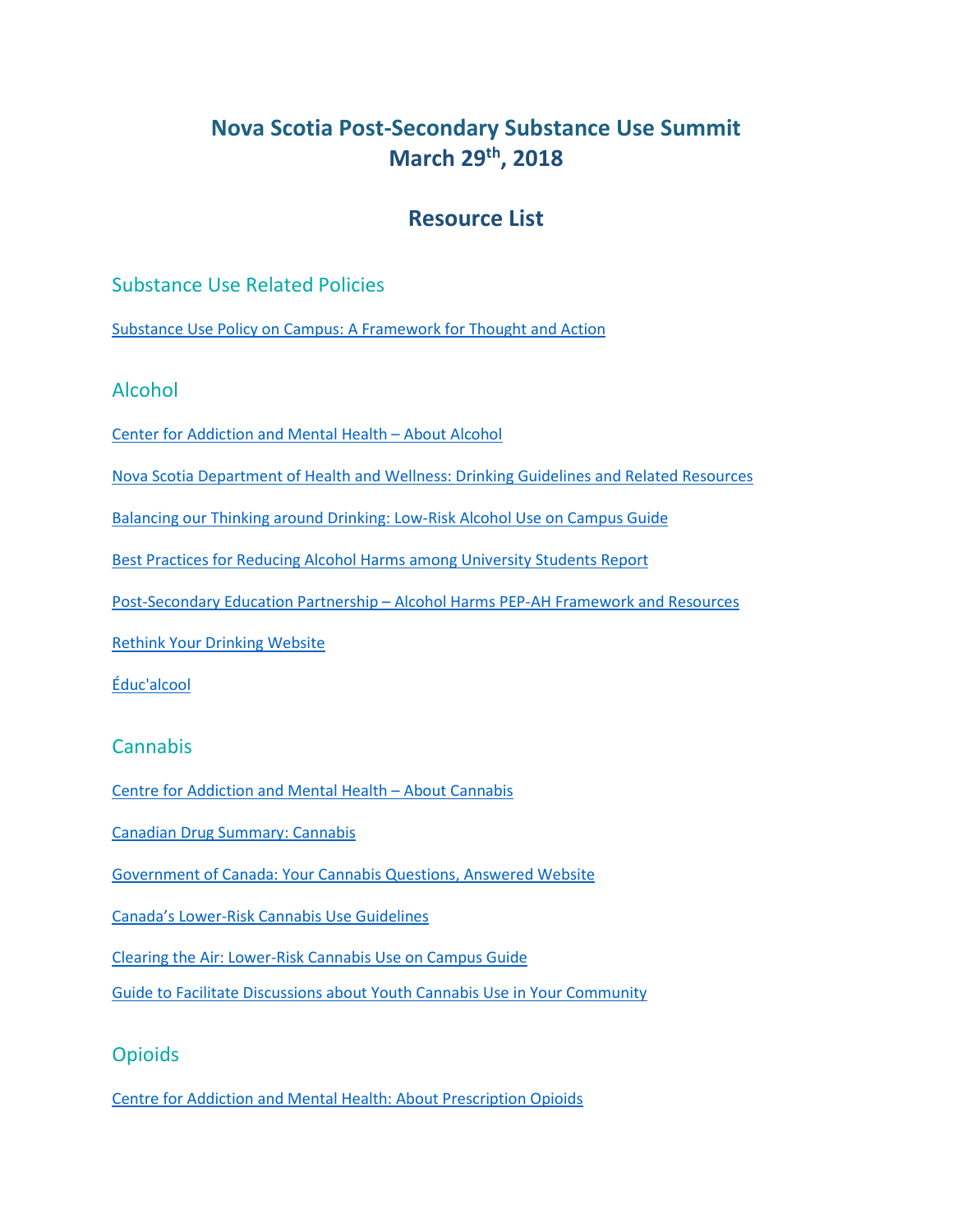#### [Nova Scotia Take Home Naloxone Program](http://www.nsnaloxone.com/)

### Across Substances

[Helping People who Use Substances: A Health Promotion Perspective](https://healthycampuses.ca/resource/helping-people-who-use-substances/)

[Changing the Culture of Substance Use Project](https://healthycampuses.ca/project/changing-the-culture-of-substance-use-project/)

Canadian [Institute for Substance Use Research -](https://www.uvic.ca/research/centres/cisur/publications/index.php) Publications and Resources

### Resources for Facilitating Dialogue on Campus about Substance Use

Dinner and Dialogue [Guide: Engaging Community in Conversations about Drinking Culture](https://healthycampuses.ca/resource/dinner-and-dialogue-engaging-community-in-conversations-about-drinking-culture/)

Do2GetThru - [Forum Theatre and Community Dialogue Guide](https://healthycampuses.ca/resource/promising-practice-do2getthru/) 

#### Sexual Violence

[The Role of Alcohol Policy in Sexual Violence Prevention](http://www.acip.ca/Document-Library/Intentional%20Injury/ACIP%20Alcohol%20&%20Sexual%20Violence%20Report.pdf)

[Changing the Culture of Acceptance](https://novascotia.ca/lae/pubs/docs/changing-the-culture-of-acceptance.pdf)

[Sexual Violence: A Public Health Primer](https://novascotia.ca/coms/svs/docs/primer.pdf)

Alcohol and S[ex: Educ'alcool](http://educalcool.qc.ca/wp-content/uploads/2017/04/Alcohol-and-Sex.pdf)

#### Residence

[A Guide for Promoting Healthier Residence Environments](https://healthycampuses.ca/resource/residence-guide/) [Drink with Class Initiative: An Overview of Culture Change in Residence at Thompson Rivers University](https://healthycampuses.ca/resource/drink-with-class/)

#### Learning Environments

[Creating Conditions for Well-being in the Learning Environment](https://www.sfu.ca/healthycampuscommunity/learningenvironments/WLE.html) – Model and Resources [Embedding Conditions for Well-being in Academic Settings](https://www.sfu.ca/healthycampuscommunity/academic-settings.html) – Case Studies and Rationale